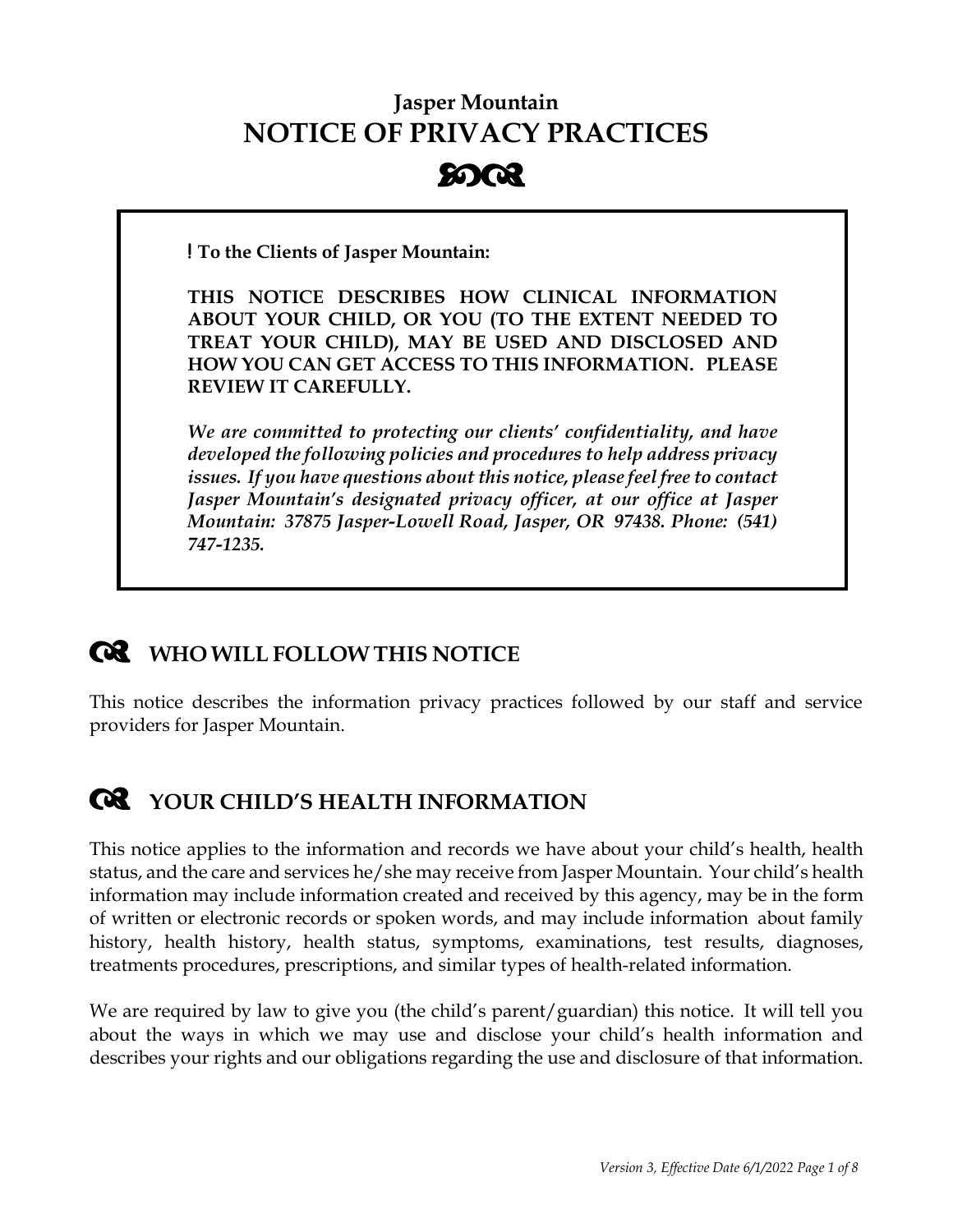#### **HOW WE MAY USE AND DISCLOSE YOUR CHILD'S HEALTH INFORMATION.**

We may use and disclose health information for the following purposes:

• **For Treatment.** We will use your child's health information to provide him/her with clinical treatment or services. In this context, we may disclose your child's health information to treatment team staff, teachers, therapists, office staff or other personnel involved in taking care of the various aspects of your child's care.

For example, your child's therapist may share information about your child's situation with the team of people who work with him/her on a daily basis, so that staff members can best understand your child's needs and how to provide the appropriate level of support and guidance in daily activities. Or your child's therapist may consult with other therapists on staff, disclosing information about your child's situation, so that together the team of therapists can help determine the most appropriate care for your child.

A friend or family member of another child in residence may come for a visit and may observe that your child is also in our program. Different personnel in our office may share your child's health information to people who do not work in our office in order to coordinate your child's care, such as phoning in prescriptions to the pharmacy, or scheduling lab work or making appointments at the doctor or dentist.

In these cases, and all others, our communication about your child's information is guided by the goal of having your child receive the best treatment and care possible.

• **For Payment.** We may use and disclose your child's health information so that the treatment and services your child receives through the agency may be billed to and payment may be collected from an insurance company or a third party. For example, we may need to give an insurance company or the mental health system information about a service your child received here so the plan will pay for the service. We may also tell your health plan about a treatment your child is going to receive to obtain prior approval, or to determine whether the plan will pay for treatment.

Under the Health Information Technology for Economic and Clinical Health Act (HITECH) of 2009, you have the right to ask us not to disclose information to your health plan if you personally paid for the service received, in full.

• **For Health Care Operations.** We may use and disclose aspects of your child's health information in order to run the office and make sure that your child and our other clients receive quality care. For example, we may use your child's health information to evaluate the performance of our staff in caring for your child. We may also use health information about all or many of our clients to help us decide what additional services we should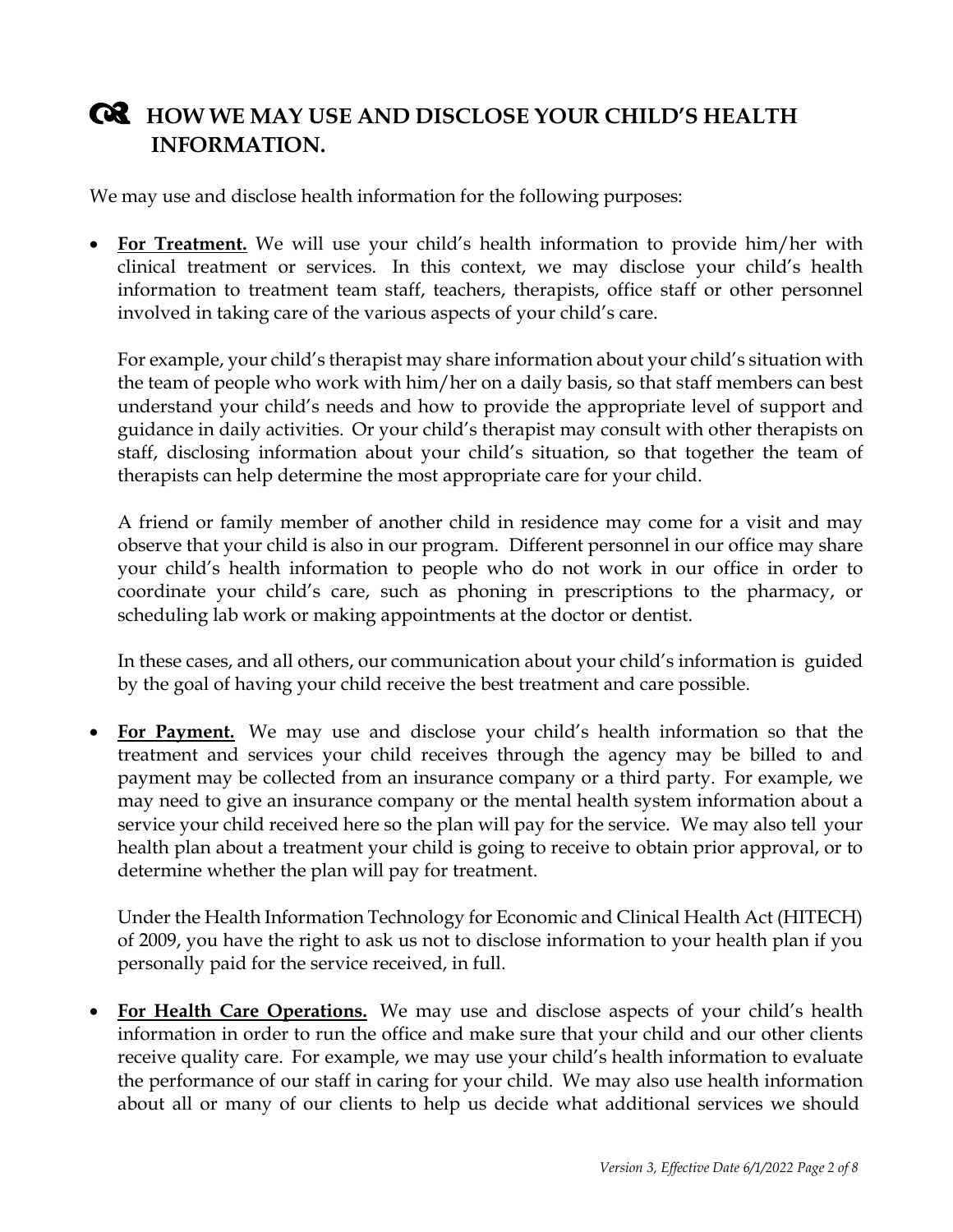offer, how we can become more effective, or whether certain aspects of our services are helpful.

We may also disclose aspects of your child's health information to reviewers who evaluate our services, and help us to meet all the requirements that are developed over time in providing clients the best care, and following the best practices of social service providers. Additionally, we may reference otherwise confidential information for the purpose of making an abuse report.

# **SPECIAL SITUATIONS**

We may use or disclose your child's health information for the following purposes, subject to all applicable legal requirements and limitations:

- **To Avert a Serious Threat to Health or Safety.** We may use and disclose health information about your child when necessary to prevent a serious threat to health and safety of your child, or to another person.
- **Required By Law.** We will disclose health information about you or your child when required to do so by federal, state or local law. This could include a requirement by a military command if you are a member of the armed forces, or part of the national security or intelligence community.
- **Research.** We may use and disclose health information about you for research projects that are subject to a special approval process. We will ask you for your permission if the researcher will have access to your name, address or other information that reveals who you are, or will be involved in your care at the agency.
- **Public Health Risks.** We may disclose your child's health information for public health reasons in order to prevent or control disease, injury or disability; or report births, deaths, suspected abuse or neglect, non-accidental physical injuries, reactions to medications or problems with products.
- **Health Oversight Activities.** We may disclose client health information to a health oversight agency for audits, investigations, inspections, or licensing purposes. These disclosures may be necessary for certain state and federal agencies to monitor the health care system, government programs, and compliance with civil rights laws.
- **Lawsuits and Disputes.** If you are involved in a lawsuit or a dispute, we may disclose your child's health information in response to a court or administrative order. Subject to all applicable legal requirements, we may also disclose health information in response to a subpoena.
- **Law Enforcement.** We may release health information if asked to do so by a law enforcement official in response to a court order, subpoena, warrant, summons or similar process, subject to all applicable legal requirements.
- **Information Not Personally Identifiable.** We may use or disclose health information about your child in a way that does not personally identify you or reveal who you or your child are.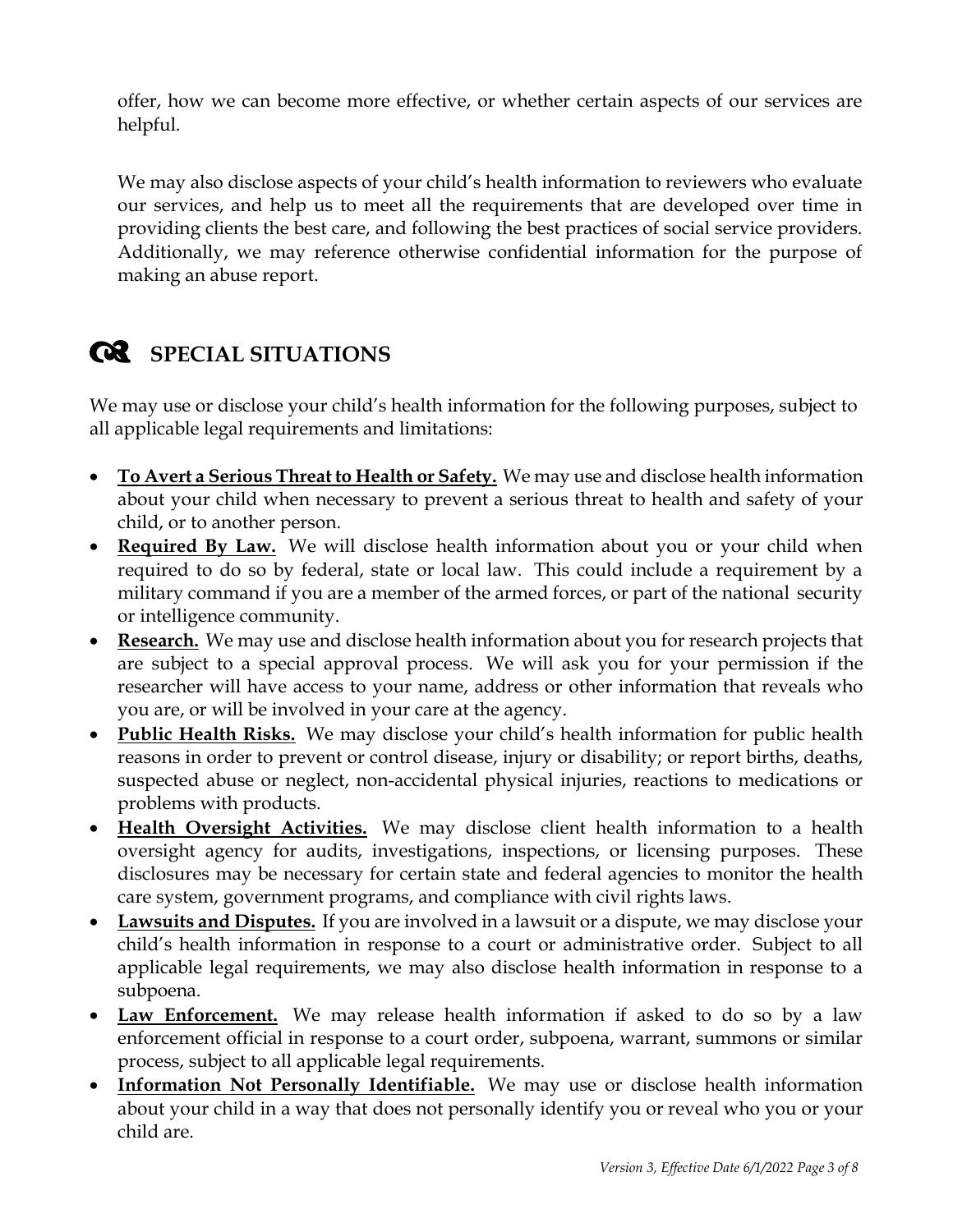- **Marketing/Sales.** We will not use or disclose any Protected Health Information (PHI) for marketing or sell any PHI without your permission. Additionally, we will not disclose any identifying information of a child in care, including a picture, without first obtaining the written consent from the child's parents or legal guardian.
- **Psychotherapy Notes.** "Psychotherapy notes" (reference or working notes made by the therapist/psychiatrist that are not added to your file) will not be used or disclosed without your permission.
- **Family and Friends.** We may disclose aspects of your child's health information to your family members or friends if we obtain your verbal agreement to do so or if we give you an opportunity to object to such a disclosure and you do not raise an objection. We may also disclose health information to your child's family or friends if we can infer from the circumstances, based on our professional judgment that you would not object. For example, we may assume you agree to our disclosure of your child's personal health information to a family member if the family member comes to a counseling appointment with you. In situations where you are not capable of giving consent on behalf of your child (because you are not present or due to your incapacity or medical emergency), we may, using our professional judgment, determine that a disclosure to a family member or friend is in your child's best interest. In that situation, we will disclose only health information relevant to the person's involvement in your child's care.

# **OTHER USES AND DISCLOSURES OF HEALTH INFORMATION**

We will not use or disclose your child's health information for any purpose other than those identified in the previous sections without your specific, written Authorization. If you give us Authorization to use or disclose your child's health information you may revoke that Authorization, **in writing**, at any time. If you revoke your Authorization, we will no longer use or disclose information about your child for the reasons covered by your written Authorization, but we cannot take back any uses or disclosures already made with your permission.

In some instances, we may need specific, written authorization from you in order to disclose certain types of specially-protected information such as HIV, genetics and/or substance abuse, information.

#### **CLIENT RIGHTS REGARDING HEALTH INFORMATION**

• **Right to Confidentiality.** Clients of Jasper Mountain have the right to confidentiality in accordance with the agency's *Policies & Procedures Manual*, and further explained in the *Handbook on Confidentiality* of the Oregon Mental Health and Developmental Disability Services Division (currently, Oregon Mental Health and Addictive Services); Oregon Revised Statutes 179.505 – 179.507, 107.154 & 418.312 (as well as all other applicable sections of the ORS & OAR and federal statutes); and the Health Insurance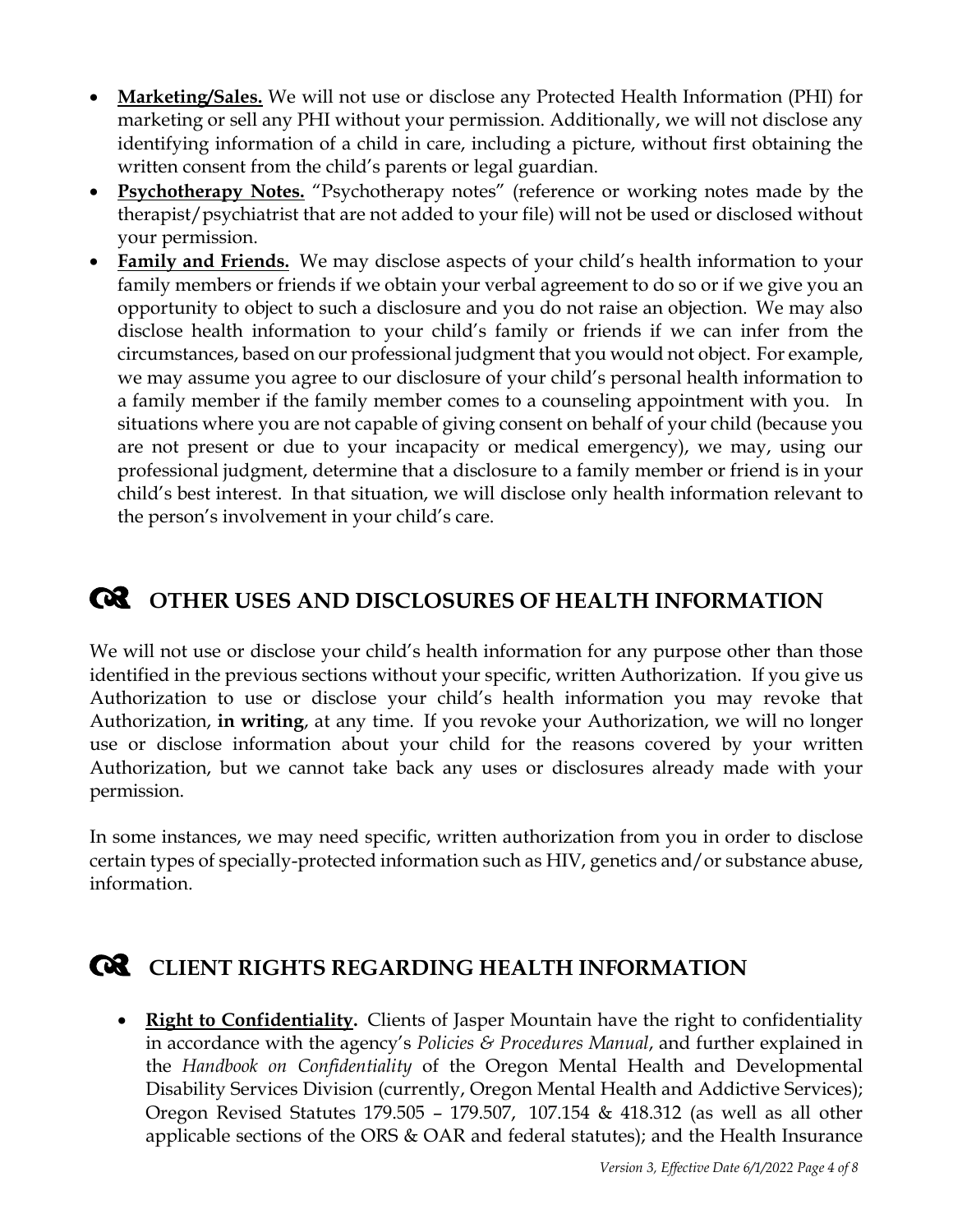Portability and Accountability Act of 1996. The agency is also guided in these matters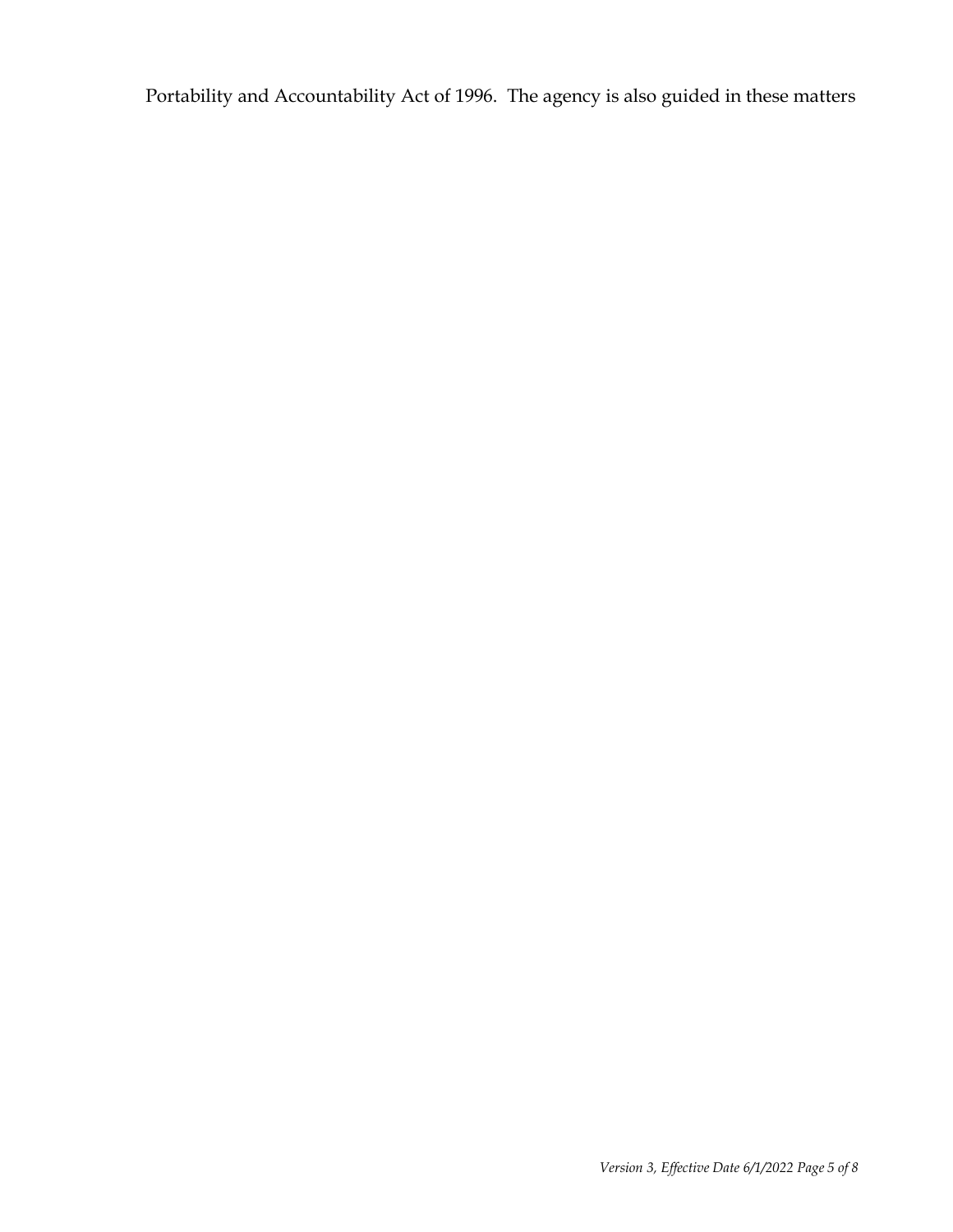by the American Psychological Association Code of Ethics, and by legal counsel, as needed. This notice describes these policies and procedures. If you wish to obtain a copy of the policies as they are detailed in the agency's *Policies & Procedures Manual*, you may request a copy from the agency's Privacy Officer (listed at the top of this notice).

• **Right to Inspect and Copy.** You have the right to inspect and copy your child's health information, such as clinical and billing records, that we keep and use to make decisions about your child's care. You may submit a written request to the agency's Privacy Officer (listed at the top of this notice) in order to inspect and/or copy records of your child's health information. If you request a copy of the information, we may charge a fee for the costs of copying, mailing or other associated supplies.

We may deny your request to inspect and/or copy this information in certain limited circumstances. If you are denied copies of or access to your child's health information you may ask that our denial be reviewed. If the law gives you a right to have our denial reviewed, we will select a licensed health care professional to review your request and our denial. The person conducting the review will not be the person who denied your request, and we will comply with the outcome of the review.

Special Note: Because of the age of the children treated by the agency, children are not routinely shown their file unless there is a therapeutic reason for doing so. When a child is denied access to any portion of their treatment file, this decision is carefully made by the child's therapist and the agency's clinical team, with special attention to potential harm to the child.

• **Right to Amend.** If you believe health information we have about your child is incorrect or incomplete, you may ask us to amend the information. You have the right to request an amendment as long as the information has been created by this agency. To request an amendment, submit a written request to the agency's privacy officer (listed at the top of this notice). The agency has an amendment form which you may be asked to use in addition to your written request.

We may deny your request for an amendment if your request is not **in writing** or does not include a reason to support the request. In addition, we may deny your request if you ask us to amend information that:

- $\triangleright$  we did not create, unless the person or entity that created the information is no longer available to make the amendment;
- $\triangleright$  is not part of the health information that we keep;
- $\triangleright$  is information which you would not be permitted to inspect or copy;
- $\triangleright$  is accurate and complete.

If the amendment involves the correction of an error in the record, the following procedures will apply: Errors in the clinical record may only be corrected by lining out the incorrect data with a single line in ink, and then adding the correct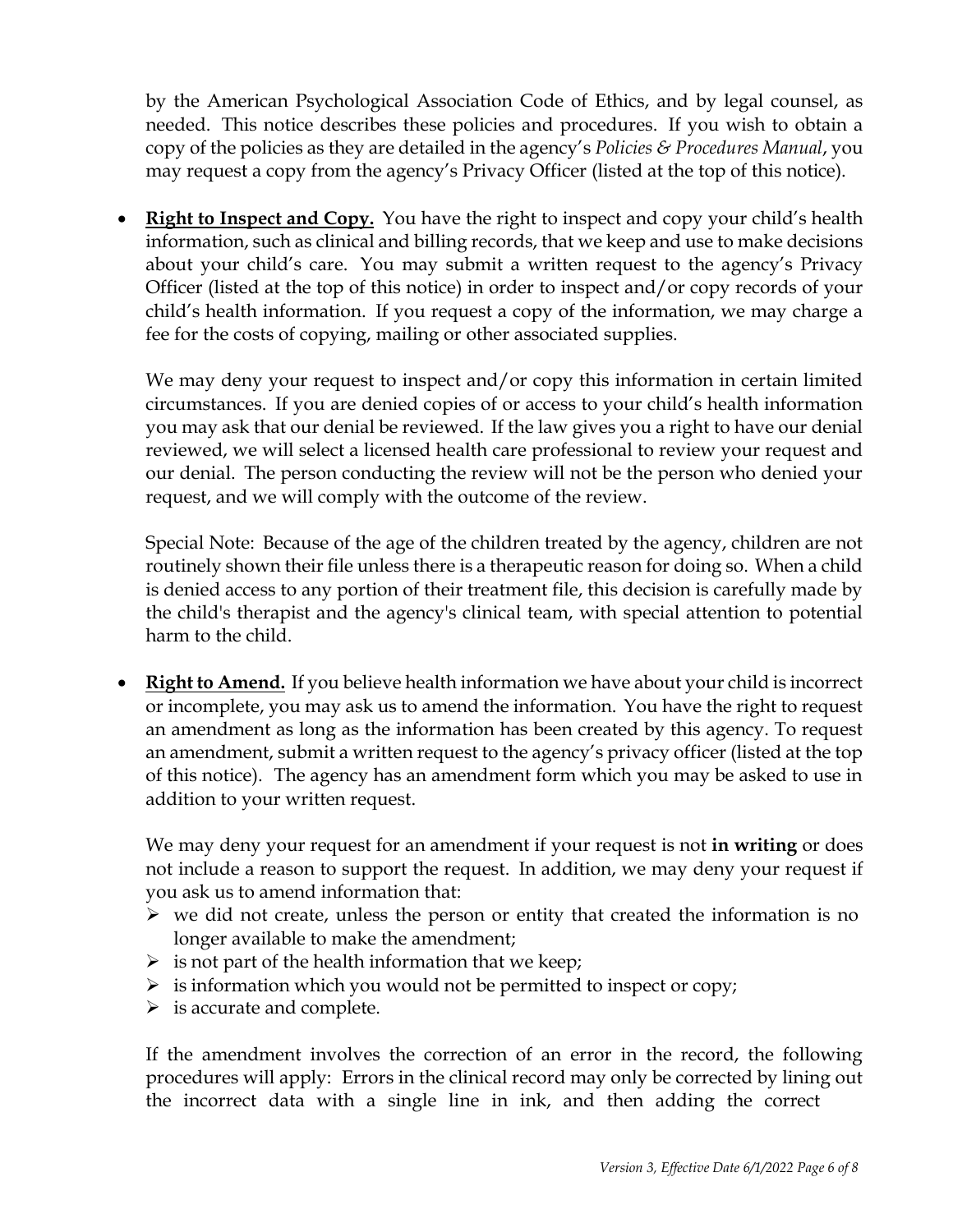information, the date corrected and the initials of the person making the correction. Errors may not be corrected by removing information, or obliterating it.

• **Right to an Accounting of Disclosures.** You have the right to request an "accounting of disclosures." This is a list of the disclosures we made of your child's health information, for purposes other than treatment, payment, health care operations, and a limited number of special circumstances involving national security, correctional institutions and law enforcement. The list will also exclude any disclosures we have made based on your written authorization.

To obtain this list, you must submit your request **in writing** to the agency's Privacy Officer (listed at the top of this notice). It must state a time period, which may not be longer than six years after your child has left our programs, and may not include dates before April 14, 2003. The first list you request within a 12-month period will be free. For more than one list per year, we may charge you for the costs of providing the list. We will notify you of the cost involved and you may choose to withdraw or modify your request at that time before any costs are incurred.

- **Right to Notice of Breach.** You have the right to receive notifications whenever a breach of your unsecured PHI occurs as required under the HIPAA Omnibus Rule.
- **Right to Request Restrictions.** You have the right to request a restriction or limitation on the health information we use or disclose about your child for treatment, payment or health care operations. You also have the right to request a limit on the health information we disclose about your child to someone who is involved in his/her care or the payment for it, like a family member or friend. For example, you could ask that we not use or disclose information about an incident which occurred to your child. *We are not required to agree to your request.* If we do agree, we will comply with your request unless the information is needed to assist in an emergency situation.

To request restrictions, you may fill out a request form obtained at the agency's business offices. The form should be submitted to the agency's Privacy Officer, listed at the top of this notice.

- **Right to Request Confidential Communications.** You have the right to request that we communicate with you or your child about clinical matters in a certain way or at a certain location. For example, you can ask that we only contact you at work or by mail. To request confidential communications, you may complete and submit the written request to the agency's Privacy Officer (listed at the top of this notice). We will not ask you the reason for your request. We will accommodate all reasonable requests. Your request must specify how or where you wish to be contacted.
- **Right to a Paper Copy of This Notice.** You have the right to a paper copy of this notice. You may ask us to give you a copy of this notice at any time. Even if you have agreed to receive it electronically, you are still entitled to a paper copy. To obtain such